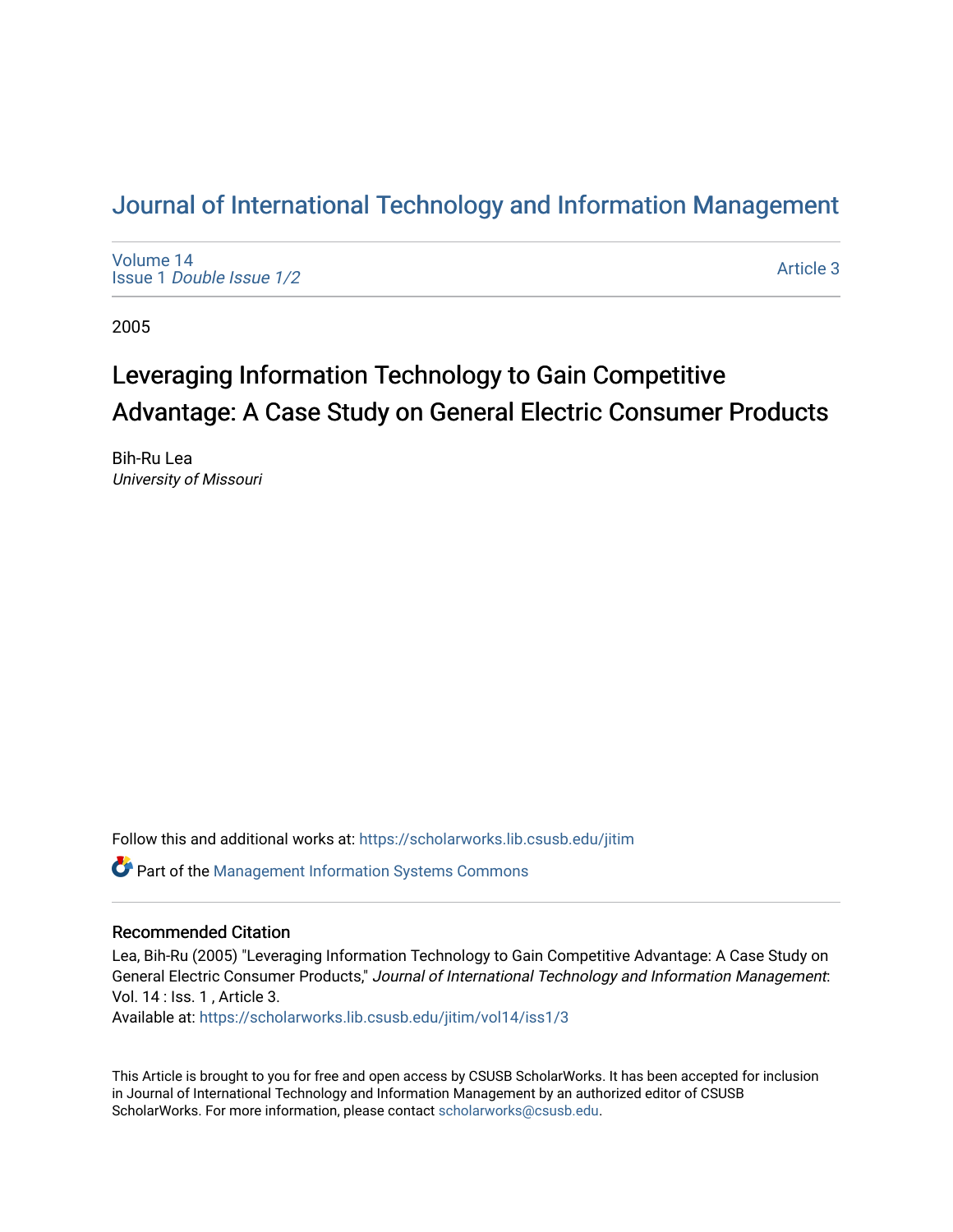# **Leveraging Information Technology to Gain Competitive Advantage: A Case Study on General Electric Consumer Products**

**Bih-Ru Lea University of Missouri – Rolla**

# **ABSTRACT**

*The purpose of this study is to analyze the impact of merging General Electric Lighting (GEL) and General Electric Appliance (GEA) into General Electric Consumer Products (GECP) and how IT strategies are used to gain competitive advantages in its industry. This study will analyze major IT projects being developed and implemented in relation to their impact on major information flows, organizational structure, IT architecture, control systems, and the labor characteristics of the IT function. Alternatives to achieve integration will then be discussed and recommendations will be proposed.* 

# **INTRODUCTION**

General Electric (GE) is a diversified service, technology, and manufacturing company with a commitment to achieve customer success and worldwide leadership in each of its businesses. GE's mission, as explained in its annual reports (2001), follows its traditions and values. GE's three traditions are unyielding integrity, commitment to performance, and thirst for change. GE's values include passion for customers, meritocracy (providing opportunities for employees based on individual success), global focus, respect for its employees (and their ideas), playing offense, embracing speed and excellence, and living the hallmarks of GE leadership. Jeff Immelt, CEO of GE, recognizes that in today's dynamic business environment, standing still is not an option and that the current business environment is forcing companies to differentiate themselves from their competitors to win sales and retain customer loyalty. By streamlining communications between customers, suppliers, internal customers, and business locations, GE is embracing speed and excellence. GE recognized four key areas to drive their future growth that include globalization, services, digitization, and six-sigma.

To create a competitive advantage and to allow a more cost-effective approach for new technology investment, *General Electric Lighting* (GEL) and *General Electric Appliance* (GEA) recently merged to make *General Electric Consumer Products* (GECP) (Murray, 2002; Anonymous, 2002a). GECP will be headquartered in Louisville, Kentucky with other operations located in Cleveland, OH and throughout the world (Murray, 2002). The home products originally made by each company target a 60% similar customer base. Because of the commonality of these two divisions, GE expects to integrate several customer service IT projects in order to increase customer satisfaction and to streamline the purchasing process. GEL will still maintain its industrial and automotive groups, which are not in the same original customer base of GEA, but will be a part of the composite GECP. With GE's strengths in technology and innovation (Edelheit, 1998; Morone, 1993; Robb, 1991), employee training, learning, and development (Lynn, et. al., 1998; Stockman, 1999), strong upper management leadership (Fulmer, et. al., 2000; Morone, 1993;), and well-established goals and strategies (Collins and Porras, 1991; Edelheit, 2002; Miles, et. al., 1995), the emergence of GECP provides opportunities for growth due to innovation and brand recognition, for deepen and broaden of product lines, and for customer retention due to the pooling of similar customer base and technology innovation.

One of the major tasks facing GECP is to integrate the ERP system that is currently used at GEL with the custom applications used at GEA. GEL is using SAP, a purchased commercial ERP system, while GEA is using a mainframe with customized applications built in Visual Basic, Java, and other development languages. Along with integration of these two divisions, GECP also wants to maintain and improve its customer centric focus with several applications that are part of the GE infrastructure and core components, such as CustomerNet and SalesNet, to support its e-business strategy (Murray, 2000). Major IT projects being developed and implemented include (1) VoiceXML technology that will be used to improve CustomerNet and (2) wireless technology and Digital Prospecting that will be used to improve SalesNet.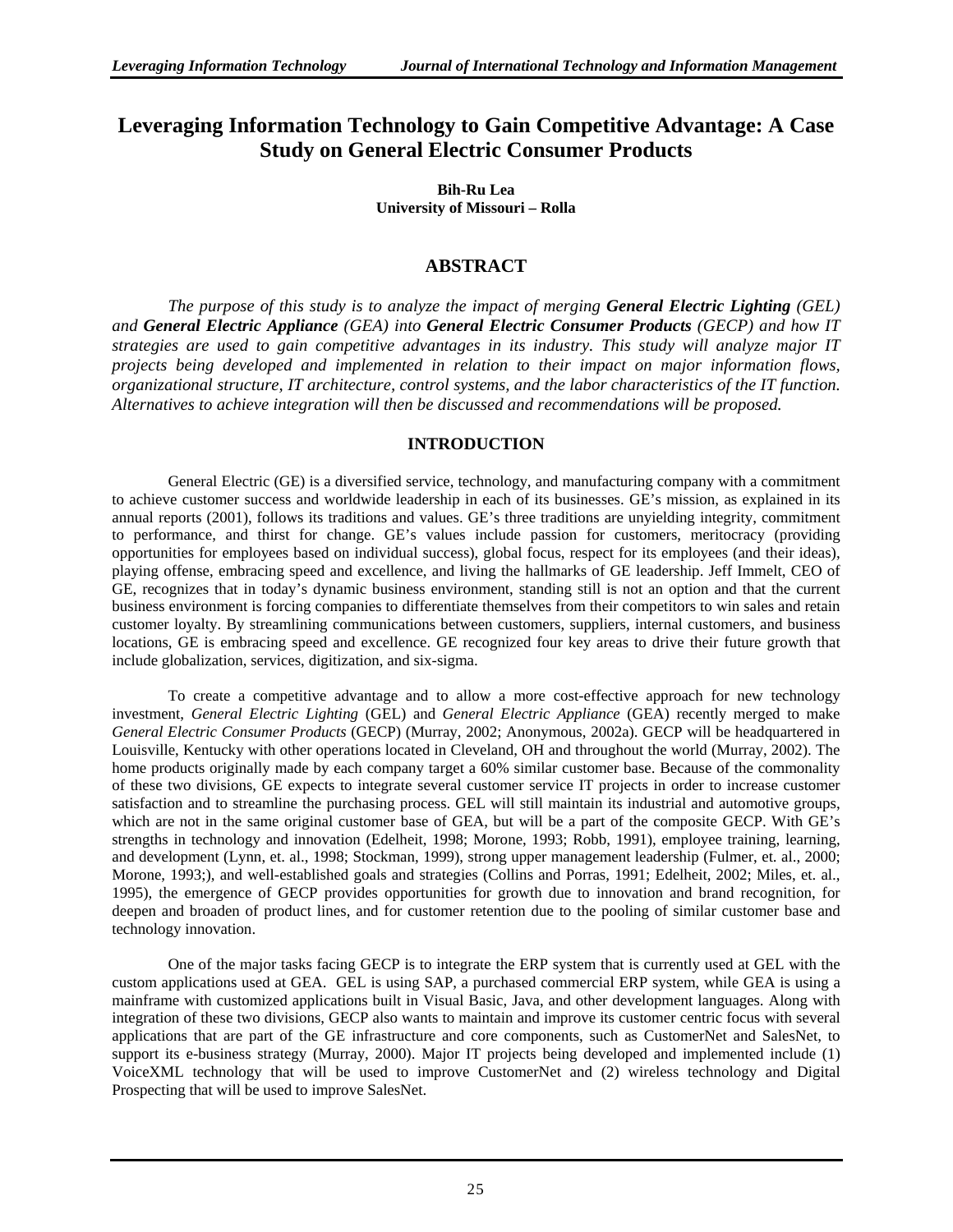The purpose of this study is to analyze the impact of merging *General Electric Lighting* (GEL) and *General Electric Appliance* (GEA) into *General Electric Consumer Products* (GECP) and how IT strategies are used to enhance GECP's goals and strategies to gain a competitive advantage in its industry. This study will begin with reviews on several major IT projects, such as VoiceXML, wireless technology, and digital prospecting, being developed and implemented and then analyze those projects in relation to their impact on major information flows, organizational structure, IT architecture, control systems, and the labor characteristics of the IT function. Then, different integration alternatives will be proposed and recommendations will be provided.

# **RESEARCH METHODOLOGY**

The study was conducted through the use of interviews, surveys, site visits, literature reviews, and data analysis between August 2002 and February 2003. A co-op student also played an important role during the data collection stage. Due to the complexity of organizational structure, information gathering often involved many levels of communications. Although there were difficulties in getting cultural perspectives on sensitive information, all personnel who were interviewed have been more than willing to offer information for the study. Analyses were conducted using and recommendations were drawn from concepts, tools, and techniques from strategic management literature.

#### **IMAJOR IT PROJECTS BEING DEVELOPED AND IMPLEMENTED**

IT projects examined in this study are VoiceXML, a wireless project, and digital prospecting. A brief description of each project is provided below to facilitate later discussions.

#### **CustomerNet and VoiceXML**

CustomerNet is an ongoing IT project that connects customers with GE via the web. It is an electronic onestop shopping channel that enables customers to perform all functions, as summarized in Table 1, necessary to order GE products. CustomerNet is a no-cost, marketing and ordering system that allows customers to spend less time on the phone or using FAX machines, to provide customer assistance 24/7, and to make doing business simple, easy, and profitable.

VoiceXML is an open, standards-based development language for voice-driven solutions and is endorsed by the World Wide Web Consortium (W3C). GECP plans to use VoiceXML technology to improve customer care and service applications for CustomerNet because it provides speech-processing capabilities, such as speech recognition, text-to-speech, and voice authentication. Furthermore, VoiceXML enables application creation, supports system management, and provides administration capabilities. Another benefit of VoiceXML is that it is based on web architecture, not proprietary technology, which eliminates high costs associated with such proprietary systems.

**Table 1: Functions Provided by CustomerNet.** 

- Place orders
- Check product availability and pricing
- Check order status
- Access GE product information libraries
- Create color, custom brochures
- Compare model features
- Review current account information including two year invoice database, account balance, draft status, and proof of delivery
- Order and check availability of parts
- Input and order extended service plans
- Access new product introductions and launch calendars
- Access training information
- Order point-of-purchase material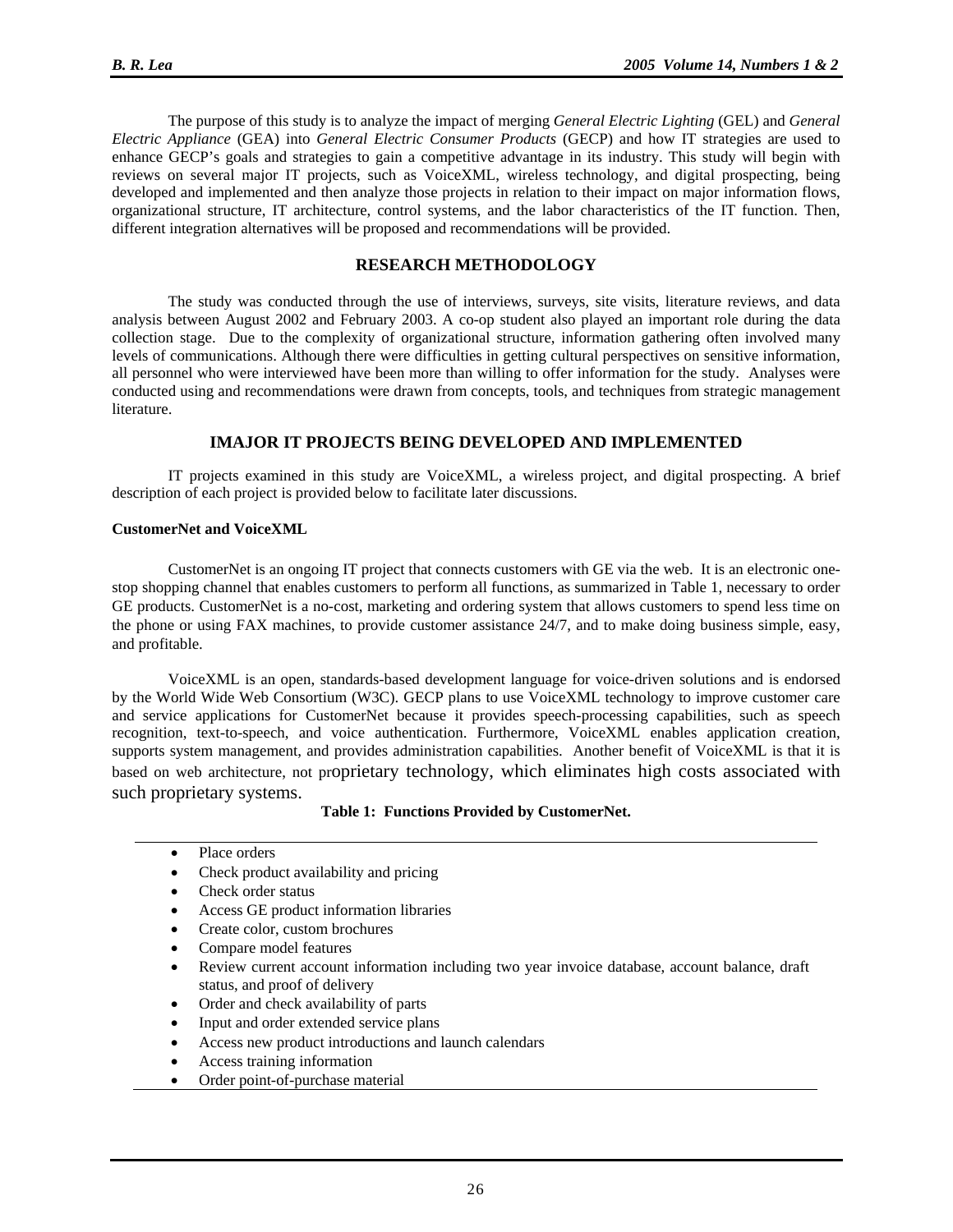#### **Improving SalesNet with a Wireless Technology**

SalesNet is a website maintained to help support GE's sales teams by providing them with information on competition, GE specific directives, and pricing structure based on volume and types of client. The goal of SalesNet is to provide GE's and GECP's sales force with access to the most current information to assist them in contract discussions, to provide competitive product offering at a competitive price, and to take proper action to counter competitor's moves.

GECP is utilizing wireless technology that would allow its sales force to become more efficient, to have right information at right time to push for more customer contact, and to reduce the time spent on paperwork, a major objective of CEO Jeff Immelt. GECP is using *Good Technology* handheld devices as a means to communicate information between their sales force in the field and their national account managers, and to relay information to their customers on order status and availability. For example, a GECP's sales representative can walk into a Home Depot store anywhere in the US and retrieve what the store has ordered, what GE models should be on the store floor, and what the store's purchasing figures are for GE appliances on his/her handheld device. With the use of wireless technology, GECP's sales force can have instant access to information anywhere at any time to provide better service to customers that could provide GECP an advantage over its competitors. As of December 2002, the wireless project was in an evaluation period and GECP was moving towards full implementation. In talking with IT personnel at GECP in March 2003, the general feeling was that GECP is moving away from using the *Good Technology* handheld units because of hardware issues such as the small colorless screen. However, the management has not suggested what they will be using to replace these with.

#### **Digital Prospecting Project and SalesNet**

Digital Prospecting deals with supplying GECP's sales force with leads on potential new clients and/or new projects where GECP's products could be sold. Digital Prospecting will be incorporated within SalesNet and is currently in the development stage by a third party. Currently, the sales force must find new clients by keeping in touch with local building permits and potential store openings. With digital prospecting, such information would be provided to GECP's sales force and allow them to contact potential new clients and to sell GECP products without spending their time searching for prospective buyers.

#### **MERGING GEA AND GEL INTO GECP FOR COMPETITIVE ADVANTAGES**

#### **Impact on Strategic Directions**

Merging GEL and GEA supports GE Corp.'s corporate level strategy of growth. Because the consumer base is similar between the two business units, GE is in a better position to serve their customers, which in turn should generate more business and retain the current customer base. Having a similar customer base also allows for the development of new products that provides potential new customers for growth. After merging the two companies, collaborations would be more efficient and ideas could be shared more easily. As a result, GECP is both looking to serve current customers' needs better and to provide more value by new product development.

The merging of GEL and GEA also can strengthen the low-cost business level strategy to supplement GE's differentiation strategy and is projected to save between \$25-\$50 million dollars. The streamlining of operations and the reduction in costs should filter down to the consumer with cheaper products. GECP's customer service should also improve because centralized data on products and consumers would allow GECP to more adequately handle customer needs. The development of new products will not only allow GECP to grow, but also to differentiate by being the first to market. As GECP adds more products to its portfolio, it will continue to broaden the gap between GECP and its competitors. Initial Strength-Weakness-Opportunity-Threat (SWOT) analysis of Merging GEA and GEL into GECP is provided in Table 2.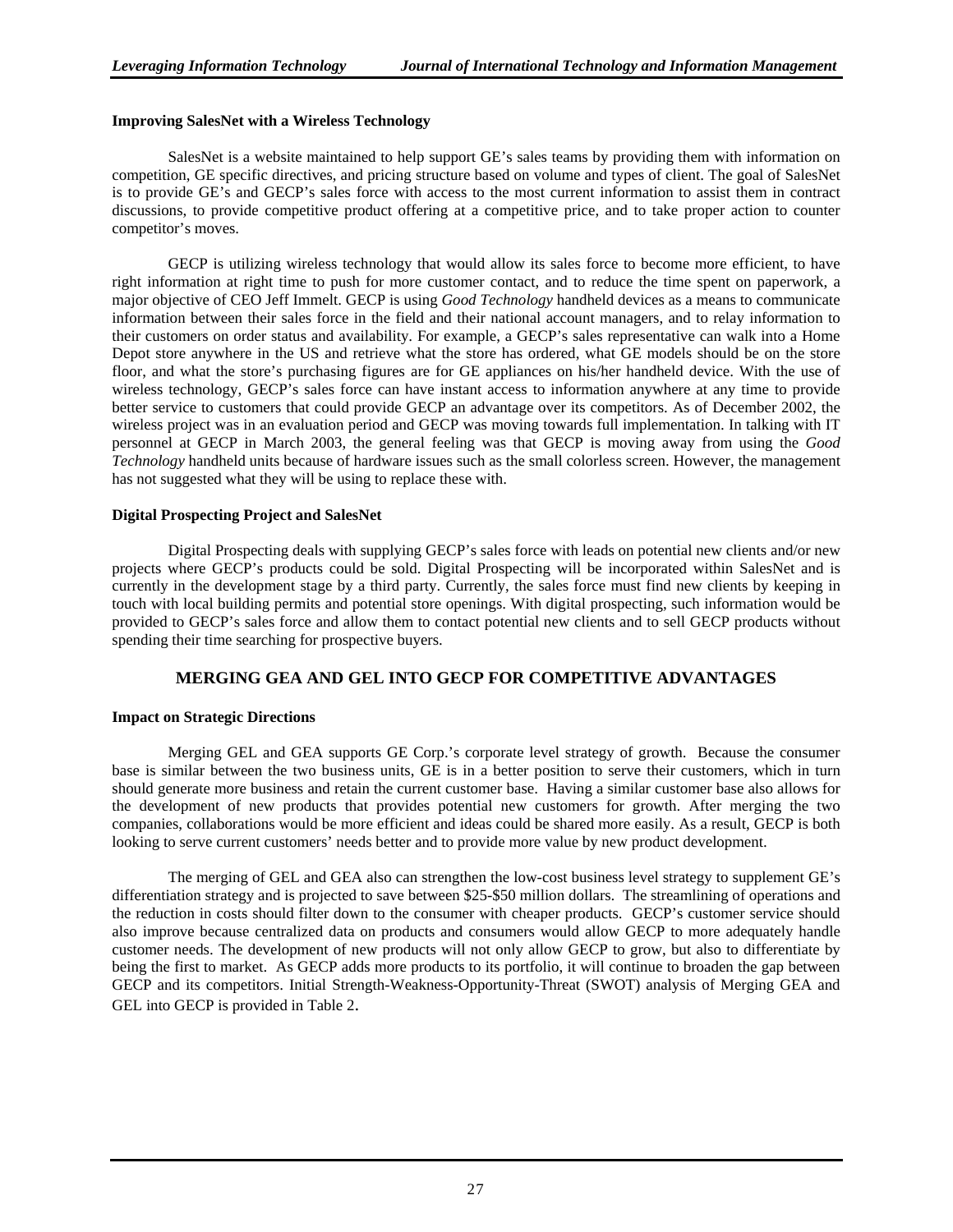| <b>Strengths</b><br>Strong financial position<br>$\bullet$<br>Technology and innovation viewed as hallmark of<br>$\bullet$<br>GЕ<br>Strong R&D<br>$\bullet$<br>Excellent employee training and development<br>$\bullet$<br>Strong upper management leadership<br>$\bullet$<br>Clearly established goals and strategies<br>$\bullet$<br>Diverse business portfolio<br>$\bullet$<br>Culture of common values                                                                                                                                 | <b>Weaknesses</b><br>Integration is slow due to company size<br>$\bullet$<br>Size decreases speed of communication<br>$\bullet$<br>Internal changes in technology require new/updated<br>$\bullet$<br>employee skills and training<br>Resource management<br>$\bullet$<br>Project planning<br>$\bullet$ |
|--------------------------------------------------------------------------------------------------------------------------------------------------------------------------------------------------------------------------------------------------------------------------------------------------------------------------------------------------------------------------------------------------------------------------------------------------------------------------------------------------------------------------------------------|---------------------------------------------------------------------------------------------------------------------------------------------------------------------------------------------------------------------------------------------------------------------------------------------------------|
| <b>Opportunities</b><br>Growth potential due to innovation and brand<br>$\bullet$<br>recognition<br>Globalization<br>$\bullet$<br>Customer retention due to improved service<br>$\bullet$<br>through business webs<br>GECP can establish itself as the market leader in<br>$\bullet$<br>technology and innovation<br>Improved global communications with suppliers<br>$\bullet$<br>and customers<br>Pool of potential customers and suppliers expanded<br>$\bullet$<br>Continued deepening and broadening of product<br>$\bullet$<br>lines | <b>Threats</b><br>Economic recession decreases consumer goods<br>$\bullet$<br>purchase<br>Increases in employee compensation (Cost of labors)<br>$\bullet$<br>Increased competition                                                                                                                     |

# **Table 2: Initial SWOT Analysis of Merging GEA and GEL into GECP.**

Furthermore, the VoiceXML project supports both GE corporate and business strategies by focusing on the customer. XML has been reported to be an important factor for gaining IT competitive advantage and to have significant impact on improving communication among customer, suppliers, and strategic partners of a firm (Wagner, et. al. 2004). VoiceXML can further support GE's business strategy in terms of low-cost leadership and product/service innovation. As mentioned before, most of the cost is made in web architecture instead of proprietary technologies, and savings are made by reducing the personnel needed to support customer service. GE Corp. continues to give their customers high-quality products at great prices because of their continuous drive to implement such technologies.

The speech recognition implemented by GECP enables customers to simply speak their requests to obtain the information they need. Speech recognition eliminates frustrating touch-tone menus and long hold-times and provides a faster and easier approach to communicating. Customer care is becoming a mainstay at GECP, and customer satisfaction should greatly improve with this new technology.

The corporate growth and customer centric strategies are also enhanced through the use of a wireless technology and digital prospecting in supporting SalesNet. GECP's sales force is equipped to handle a situation at a moment of notice, so real time information can be used on sales figures, customer inquiries that come over email, and any directives that account managers might have set for its sales force. Wireless technology not only provides the information when information is needed but it also allows the sales representative to perform his or her job more effectively and efficiently. This allows GECP to expand its business by being able to service more customers with the same quality of service. Digital prospecting will also give GECP a competitive edge over its competitors. By knowing earlier when a project is being undertaken, GECP's sales force can be the first at a potential customer's door.

# **Impact on GE Financial Position**

At the end of 2001, GE Corp. had a drop in total revenues for the first time since 1994. Due to a decrease in operating expenses and costs, this decrease in revenues did not affect GE's earning power as net earnings were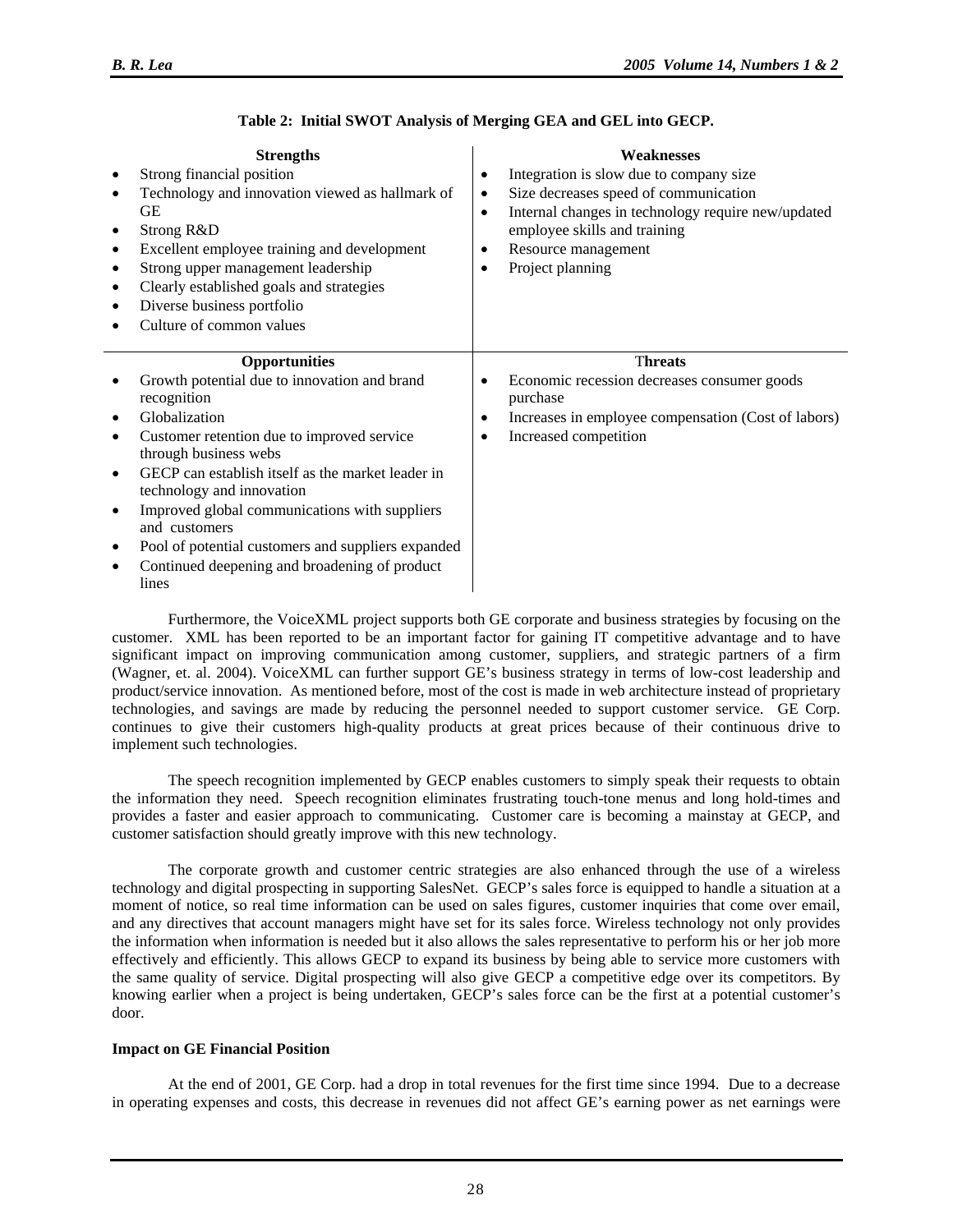\$12.7 billion in 2000 compared to \$13.6 billion in 2001. The integration changes being made at GECP are expected to help GE Corp. improving their financial position as a whole in the long term. GECP has projected to save between \$25-50 million with this integration. In IT alone they are projecting to save \$3 million. However, initial investments need to be made in order to realize these cost savings. In talking with Robert Barton, GE's Sales & Marketing Client IT Leader, he elaborated that GE has identified 800 processes that the two businesses have currently operated. Barton said, "GECP black-belts (experts) have found 20 programs out of the 800 that can be consolidated between the two divisions without incurring any cost. Another set, consisting of 80 processes, have been identified as having a medium consolidation cost of between \$2-3 million to get the two businesses to function as one. Another set of 100 processes were identified as having a high consolidation cost of between \$15-25 million. The leftover programs/processes, around 700, have been marked as processes that are linked to each business unit and cannot be consolidated." Even though these 700 processes will not be combined, some processes have been identified as possible candidates to receive a front-end that would allow the user to have a common interface with which to work from.

Projected integration costs are \$2-\$5 million for 80 medium-sized projects, and \$15-\$25 million for 100 major projects. These projects combined are projected to save GECP between \$25-\$50 million dollars after costs are considered. This integration supports goals of its parent company GE Corp. to continuously drive down costs, and these improvements will eventually have a positive impact on their operating margin and net income due to the decrease in operating expenses. By combining existing systems between GEL and GEA, GECP will have a decrease in total assets. This will result in a higher return on assets; although it will not have a significant overall effect because of the vast amount of assets held by GE Corp.

Initially, the changes being made at GECP will have a negative effect on their debt ratios. The debt-toassets and long-term debt to equity ratio will go up. However, after a couple of years, when the debt has been covered, and if the assets remain stable, these numbers should level out and become better. It is unknown whether the debt for these projects will be absorbed by long-term debt or short-term debt. If short-term debt is used, it will have an effect on other financial measures such as current and quick ratios. However, it is assumed that an investment of this amount is absorbed by long-term debt. Additionally, as we stated in the in-progress report, GE Corp.'s short term borrowings is one of their problem areas.

GE Corp.'s financial position as of this writing has not changed. They continue to deliver in a tough economic situation. The integration of GECP will allow more streamlined operations and reductions in costs for the parent company GE Corp (Murray, 2002).

#### **Impact on Existing Information Flows and Organizational Structure**

With the directives of digitization as a key objective in its business, GE has solidified its commitment to information technology (Morone, 1993, Edelheit, 2002) to ensure its strategies and company as a whole are successful. GE invests millions to increase the speed of information across its entire business. Within GECP, the focus is to increase the speed of information by connecting Engineering, Purchasing, Marketing, and Customer Service with the use of information technology.

The existing major information flows within GECP are performed very effectively. In reference to how the information is communicated, GECP uses the Lotus *Sametime* software system. This tool provides the capability for online meetings on the GE intranet in addition to whiteboard capabilities, file sharing, instant messaging, and other online communication tools. Although the major information flows and organization structure are not greatly affected by the implementation of ongoing projects from GECP, the information flows will be changed by creating a more streamlined process using tools such as VXML and other wireless applications. These tools will create an environment in which information transfer will be rapidly increased along with the cost savings of eliminating personnel and equipment that will no longer be needed. The organizational structure may not be greatly affected, due to the fact that the only changes will be to eliminate personnel who are no longer needed to handle phone calls at the GE Call Center.

Although the organizational structure may not be affected significantly, the flow of information will change in that it will be more centralized. Communication speed will be increased internally and externally. Essentially, when all the systems have been integrated, information will be more readily available for anyone with proper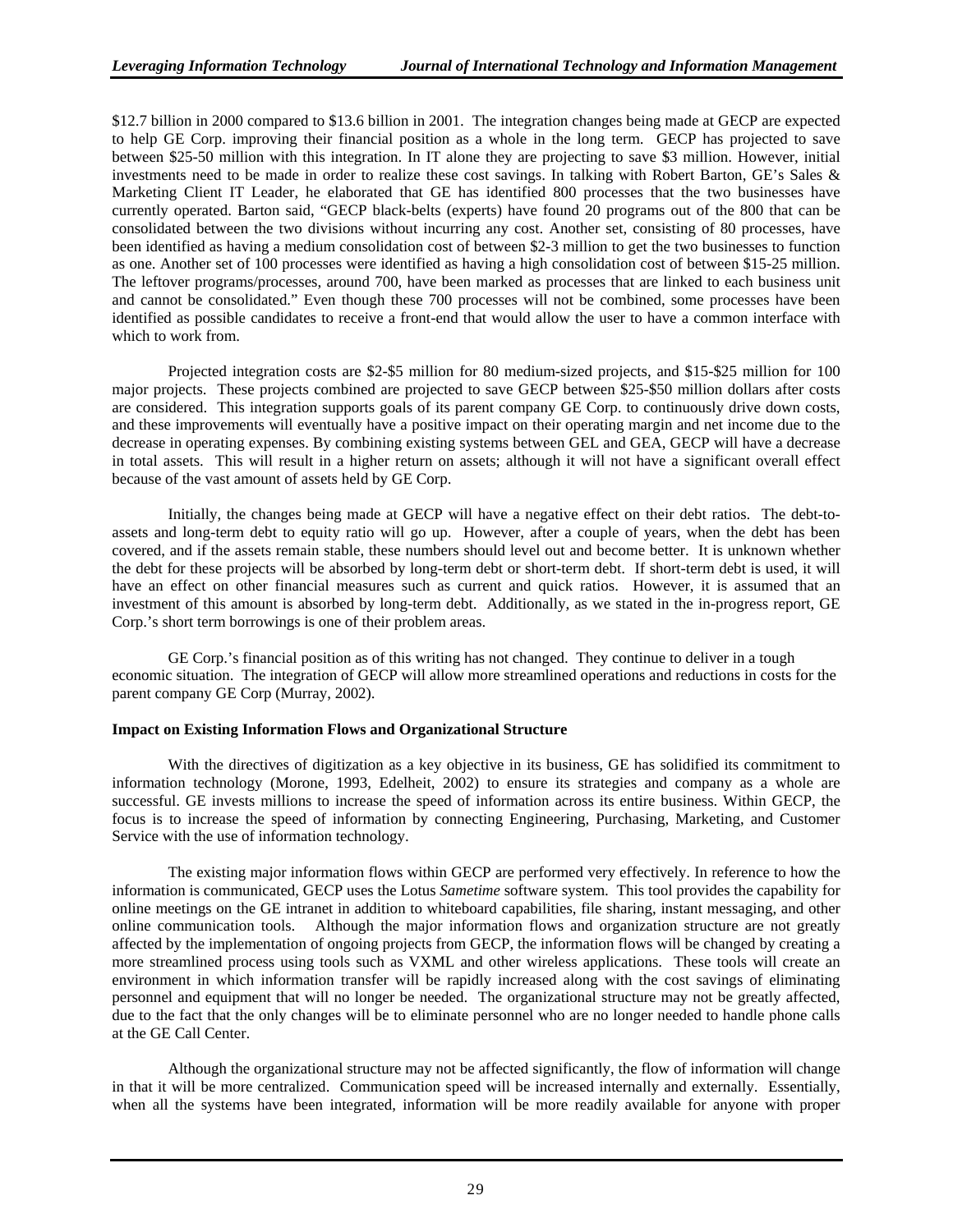authorization. As a result, response times to customers, suppliers, and consumers will be greatly improved.

#### **Impact on IT architecture and control systems**

GE has a balanced IT strategy which includes putting about 15 percent of its effort into technology development (developing advanced technology capabilities), about 15 percent into supporting immediate business needs (fire-fighting or problem solving), about 35 percent into developing the next generation of products and processes, and about 35 percent into getting ahead of the next generation of products or processes (Edelheit, 1998). By keeping ahead on IT-driven projects, GE is constantly trying to capitalize on technology, and by involving employees on every aspect of this transformation, GE has the potential to be rewarded for their creative input and success. The goals of GE and their IT projects fall in line with their mission, which is one reason why they are so successful.

With the merging of GEA and GEL into GECP, drastically different IT architectures create a very difficult situation when it comes to integrating the two divisions. For example, according to an interview in 2002 with Bryan Travis, IT Specialist for GECP, GEL is working with a commercial ERP system and Windows 95 and runs most applications from its ERP system to support GEL's business needs. On the other hand, GEA runs Novel/NT client server architecture and a Bull mainframe with many "homemade" applications. GEA has a Bull exit strategy to move off of its mainframe architecture. Robert Barton, GE's Sales and Marketing Client IT Leader, mentioned that the purchasing system within GEA is 27 years old and that the integration team has planned to move the entire division onto a Windows 2000 platform.

GECP's short-term and long-term blueprints reflects its mission and strategies by creating a customer value with speed and access that will create growth to address the corporate strategy and differentiation to address the business level strategy. By using new technologies, such as VoiceXML and ERP systems, GECP can focus on a common customer base to learn from the previously separated customer bases and to attract new customers. In addition, due to being on the leading edge of technology, GECP will differentiate itself from the competition by the level of capabilities that it can provide. The changes to the IT architecture and control systems due to the merge and ongoing major IT projects are shown in relation from the short-term to the long-term blueprints and are summarized in Table 3.

#### **Impact on Labor characteristics of IT function**

Labor characteristics are always evolving at GE to reflect GE's strategy of performing like a small company. Technology is directly changing the labor characteristics by increasing the amount and speed at which information is available to customers and employees. These improvements allow GE to alter the flow of information that allows it to change, as a company, more quickly to react to the increasing rate of new technological developments that are critical to stay ahead of the competition.

Knowing who your potential customers are is critical to gaining business. GECP is currently implementing Digital Prospecting that will allow its sales force to identify potential customers and to concentrate on selling because it reduces the time they spend on searching for customers, and leaves that task for the Digital Prospecting technology. After the sales person finds the customer they can benefit from having information with them in the field. GECP is currently implementing SalesNet that allows a sales representative to meet the customer anywhere, whether it is in an office or at a construction site. With the wireless technology, the sales representative is able to search for a product, find information such as availability and pricing, and place orders from anywhere. Furthermore, Voice XML creates the ability to allow the use of the telephone without the need of a customer representative on GECP's side and is expected to reduce labor in customer service, although some technical personnel will be needed to maintain this new technology. With VoiceXML, GECP is eliminating the need for specialized software to connect to customers. Customers can now simply pick up the phone and make an order, check on available products, and/or check an order with an automated system through the use of Voice XML.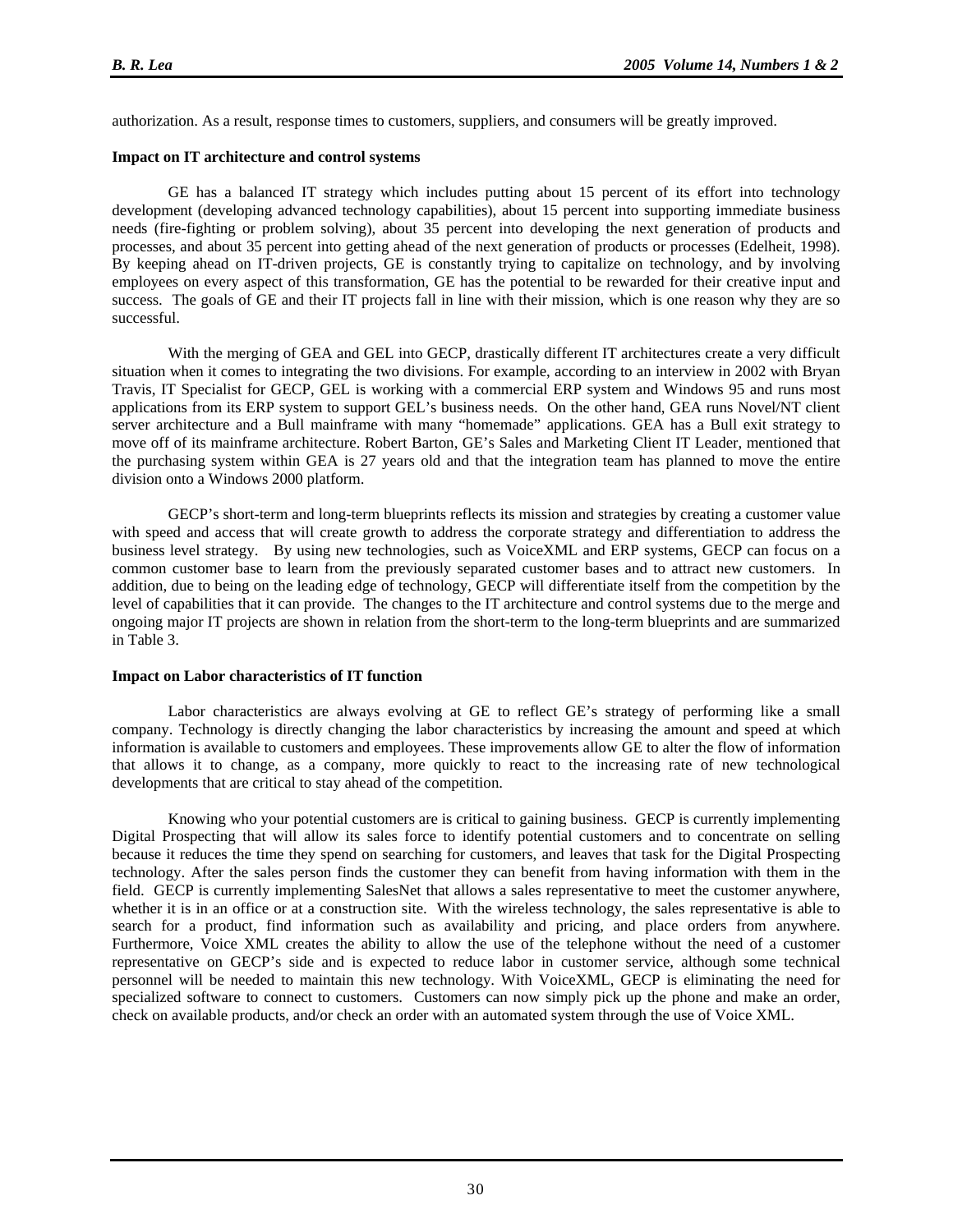| <b>GECP</b> | <b>Short-term IT Blueprint (Feasible)</b>                                                                                                                                                                                                                                                                                                                                                                                                                                                           | Long-term IT Blueprint (Desirable)                                                                                                                                                                                                                                                                                           |
|-------------|-----------------------------------------------------------------------------------------------------------------------------------------------------------------------------------------------------------------------------------------------------------------------------------------------------------------------------------------------------------------------------------------------------------------------------------------------------------------------------------------------------|------------------------------------------------------------------------------------------------------------------------------------------------------------------------------------------------------------------------------------------------------------------------------------------------------------------------------|
| Structures  | The department that owns the project is<br>$\bullet$<br>responsible for allocation of payment. The<br>hierarchy within the department determines<br>the centralized responsibilities. The cost of<br>capital investments will be \$27 million for<br>the integration and operating costs will<br>decrease \$50 million per year for GECP.                                                                                                                                                           | The long-term blueprint for structures will<br>$\bullet$<br>assimilate the short-term blueprint. The cost<br>of capital investments and the cost of<br>implementation are subject to further<br>integration. However, the operating costs<br>will continue to decrease due to the<br>streamlining of the business processes. |
| Processes   | • Data is stored on an NT fileserver in GE's<br>appliance park. This data is maintained on a<br>secure intranet and updated by employees<br>that have been granted access to this data.<br>Data is transported via Novel client/server<br>٠<br>architecture.<br>Data transformation involves the customized<br>$\bullet$<br>applications created by GEA prior to GECP,<br>and purchased ERP tools previously used by<br>GEL.                                                                        | Data storage and data transport will be similar<br>to the short-term blue print. However, the data<br>transformation will change due to the fact of<br>combining all business processes to be used<br>with one ERP system.                                                                                                   |
| Tools       | GECP leases their PC hardware from Dell,<br>$\bullet$<br>which is a renewable contract on a 3 year<br>basis. The standards for hardware reflect the<br>needs of the system including software.<br>GECP uses Microsoft, Novel, and other<br>$\bullet$<br>main software manufacturers. With respect<br>to applications GECP uses Visual Basic,<br>Java, HTML, XML, VXML, and other high<br>level languages.<br>Data inventory is maintained per application<br>٠<br>and respective procedural source. | Due the fact of GE maintaining a leadership<br>role in their industry with respect to<br>technology; software, hardware, and data<br>inventory will be updated with respect to the<br>available technological capabilities.                                                                                                  |

| Table 3: Short-term and long-term IT Blueprint. |  |  |  |  |  |
|-------------------------------------------------|--|--|--|--|--|
|-------------------------------------------------|--|--|--|--|--|

The changes of the labor characteristics noted above are all enabled by the use of IT. All of these changes are directed to make GECP a company that can react quickly and that can increase the quality of its everyday business processes. It is expected that more labor will be concentrated in IT, due to the heavy investment in new and ever-changing technologies in the future.

#### **Impact on Control and Reward Systems**

At GE, the parent company of GECP, IT project ideas are generated from reverse auctions and business ideas. A project that is found to satisfy a business need and to provide business value receives a champion, owner, and manager. GE recognizes that, for an e-business strategy to succeed, an e-business champion who is part of the senior management team is essential and should sponsor the implementation process (Morone, 1993; p.29, Kalakota, 2001). The project champion is a company executive who is usually a non-IS person with extensive knowledge on the requirements of the specific project and have expectations and a visualization of how the project should progress. A project champion supports the project by providing time, resources, and political support within the company to make sure decision makers know the benefits of the project. The owner is the entity or division, such as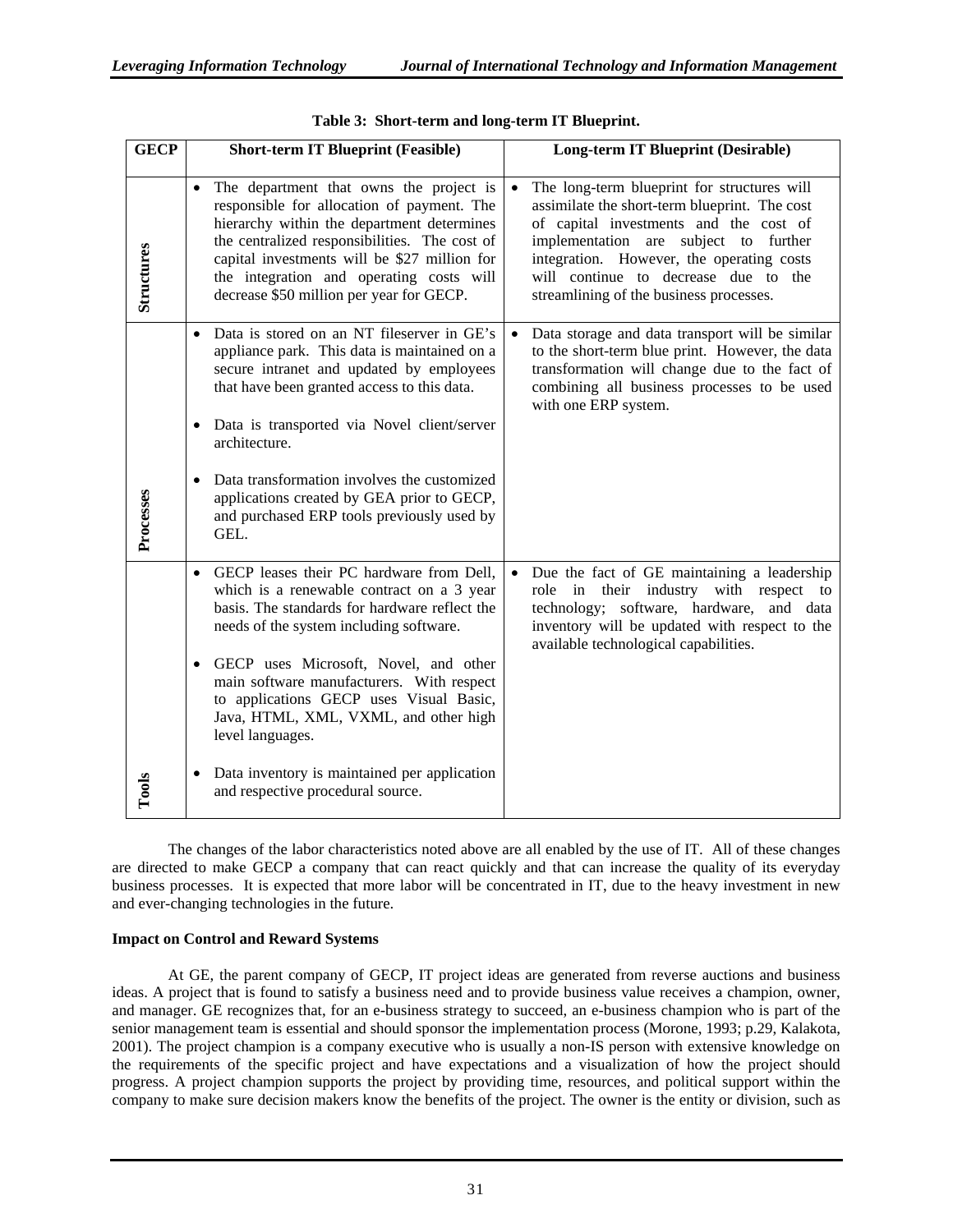sales, marketing, or accounting, that owns and controls the project and has the ultimate ability to decide how or if the project will progress. Any modifications to a project require the consent of the project owner. The project manager is a facilitator to make sure that the team can do its job; he/she works with management, supplies the team with the necessary resources, and resolves any problems the project team is having.

The project will begin once the necessary resources are available and will then be analyzed to determine whether to use business process outsourcing (BPO) or to develop in-house (Edelheit, 1998). One advantage of keeping the IT knowledge in-house is that the company does not have to rely on contractors if problems rise or additional work is needed; the company has retained the knowledge inside the company (Kalakota, 2001). If BPO is used, contractors would take over the development. A contractor is an outside entity that specializes in a type of technology or business procedure that is required to complete the project. Often, contractors can complete the necessary work more quickly and less expensively than could be achieved through in-house development (p.50, Kalakota and Robinson, 2001). Currently, most of the technical work (such as programming) is done by the GE employees in India. BPO also allows GE to enter or create new markets considerably faster.

There will be a significant increase in user involvement with the merging of GEL and GEA. For example, the centralization of information between the two companies allows GECP to better identify their most profitable customers and to increase selling opportunities. Therefore, Sales and Marketing will have more involvement in the implementation and use of the system. Data will be more accurate and easier to access, which means more involvement with top management to make well-balanced and informed decisions. Service and support personnel will have more information to work with to help customers. All users will have more integrated or new applications. Each will affect the integration IT wise and will have a ripple effect throughout the company. Users including suppliers and customers will need more training and be expected to use the information at hand to increase their involvement in the company. The user involvement will increase significantly with the Digital Prospecting technology. The sales force will interact continuously with the digital prospecting to increase their customer base and grow GECP's business. Digital prospecting will also give GECP a competitive edge over the competition. By knowing earlier when a project is being undertaken, GECP's sales force can be the first at the potential customer's door.

GECP's reward system supports GE Corp.'s, which bases rewards on level of performance. Although this will not change after merging, a user's expertise in these IT tools for integration will become very important. As new IT tools are implemented it is up to the employees to learn the systems, become proficient, and take advantage of available opportunities. Given the fact that there is more demand than supply for most IT jobs, this provides an even better opportunity to take advantage of reward systems for personnel.

Digital prospecting will have significant impact on the reward system of GECP. Before the implementation of digital prospecting, the sales representatives could be compensated by the number of new customers they discovered and brought on board not having even sold anything to them yet. Although digital prospecting does provide the sales representative with more leads and opportunities, the sales representative now needs to close the deal with customers. The sales representative will probably be expected to make more sales to reach the commission rate that they had before. These factors make the sales job easier and more rewarding in some respects and tougher in others. There is also a learning curve that the sales force must overcome. In viewing the technology and the age of the sales force being relatively young within GECP, this is not expected to be a major hurdle. A summary of strategic implication is provided in Table 4.

#### **ALTERNATIVES FOR INTEGRATION**

Although merging GEA and GEL into GECP provides competitive advantages, the major decision facing GECP is the integration approach that it should take to integrate the two divisions because of their radically different IT architectures. Should they go with the commercial ERP route of GEL, where the cost savings is sometimes hard to identify because of the expense of the implementation and application development (Robinson and Wilson, 2001; Kalakota, 2001), or do they embrace what GEA has in their mainly homemade applications? Four alternatives identified are:

- Full integration of GEL and GEA processes and applications to a commercial ERP suite.
- Full integration of GEL and GEA using all customized applications.
- Modular integration of GEL and GEA for selected processes considered to be strategic.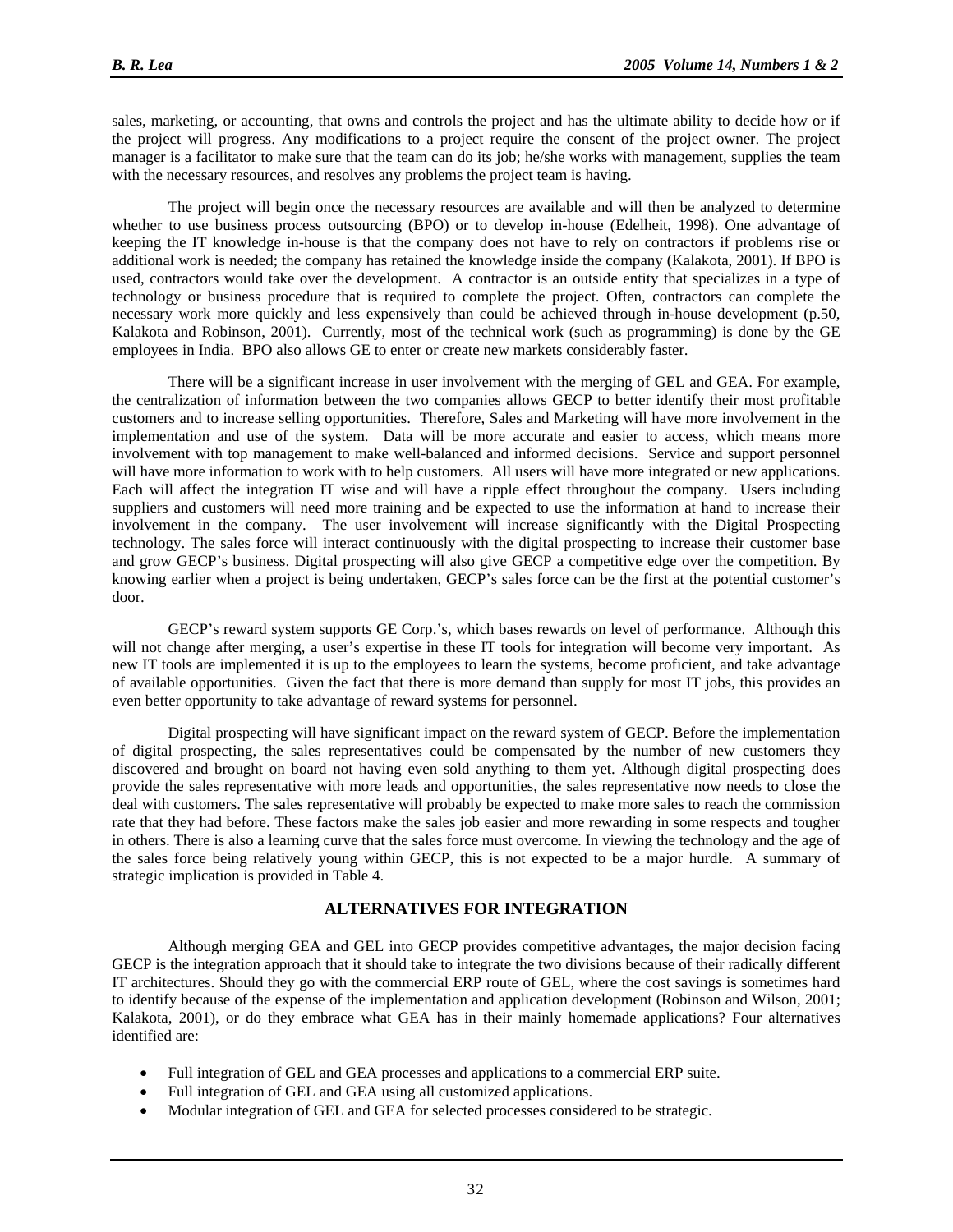• Keep GEA and GEL applications in their existing forms as separate entities.

Analysis of the four alternatives are derived based on how each alternative will embrace strengths, eliminate weakness, capitalize on opportunities, and neutralize threats (SWOT analysis), as well as its impact on the potential of new entrants, rivalry among existing firms, bargaining power of suppliers and buyers, and substitute products (five forces analysis) of GECP. Summaries of SWOT and five forces analysis are provided in Table 5 and Table 6.

|                                                                                  | <b>Merging GEA and GEL</b><br>into GECP                                                                                                                                       | <b>VoiceXML</b><br>Project                                                                                                                                                                                                 | <b>Wireless</b><br><b>Technology</b>                                                                                     | <b>Digital Prospecting</b><br>Project                                                                                                            |
|----------------------------------------------------------------------------------|-------------------------------------------------------------------------------------------------------------------------------------------------------------------------------|----------------------------------------------------------------------------------------------------------------------------------------------------------------------------------------------------------------------------|--------------------------------------------------------------------------------------------------------------------------|--------------------------------------------------------------------------------------------------------------------------------------------------|
|                                                                                  |                                                                                                                                                                               |                                                                                                                                                                                                                            | Project                                                                                                                  |                                                                                                                                                  |
| Impact On<br>Strategic<br><b>Directions</b>                                      | • Support corporate strategy<br>of growth<br>• Strengthen low-cost<br>business level strategy to<br>supplement GE's<br>differentiation strategy                               | • Supports customer<br>centric corporate<br>strategy<br>• Supports business<br>strategy of low-<br>cost leadership by<br>utilizing web<br>architecture and<br>reducing personnel<br>needed to support<br>customer service. | • Support the<br>growth and<br>customer<br>strategies via<br>effectiveness and<br>efficiency                             | • Support the growth and<br>customer strategies<br>• Create values from<br>utilizing differentiation<br>strategies                               |
| Impact On GE<br>Financial<br>Position                                            | • Long-term overall saving<br>is projected to be between<br>\$25-50 million                                                                                                   | • Cost savings of<br>eliminating<br>personnel                                                                                                                                                                              | • Values from<br>improved<br>customer service                                                                            | • Potential more sale<br>opportunities                                                                                                           |
| Impact On<br>Existing<br>Information<br>Flows And<br>Organizational<br>Structure | • More centralized flow of<br>information<br>• Speedy internal and<br>external communication                                                                                  | • Creating a more<br>streamline process<br>• Speedy information<br>transfer                                                                                                                                                | • Creating a more<br>streamline<br>process<br>• Speedy<br>information<br>transfer                                        | • Creating a more<br>streamline process<br>• Speedy information<br>transfer                                                                      |
| Impact on IT<br>architecture<br>and control<br>systems                           | • Integration of two<br>different IT architectures<br>(structures, processes, and<br>tools)                                                                                   | • Changed business<br>processes,<br>hardware, software,<br>and storage<br>requirement                                                                                                                                      | • Changed<br>business<br>processes,<br>hardware,<br>software, and<br>storage<br>requirement                              | • Changed business<br>processes, hardware,<br>software, and storage<br>requirement                                                               |
| Impact on<br>Labor<br>characteristics<br>of IT function                          | • Technology is directly<br>changing the labor<br>characteristics by<br>increasing the amount and<br>speed of which<br>information is available to<br>customers and employees | • Eliminate the need<br>of customer<br>representative<br>• More skilled IT<br>personnel and<br>equipment                                                                                                                   | • More skilled<br>sales forces<br>$\bullet$ Enable sales<br>force to provide<br>real time<br>information for<br>customer | • More skilled sales<br>forces<br>• Enable sales force to<br>identify potential<br>customers and to<br>concentrate on selling                    |
| Impact on<br>Control and<br>Reward<br>Systems                                    | • Increased user<br>involvement and training<br>needs because of<br>centralized information<br>and data availability                                                          | • Fewer customer<br>representatives to<br>answer customer<br>calls.                                                                                                                                                        | • Increased user<br>involvement and<br>training needs                                                                    | • Increased user<br>involvement and<br>training needs<br>• Potential more leads and<br>sales opportunities<br>• Changes in commission<br>scheme. |

**Table 4: Summary of Strategic Implication.**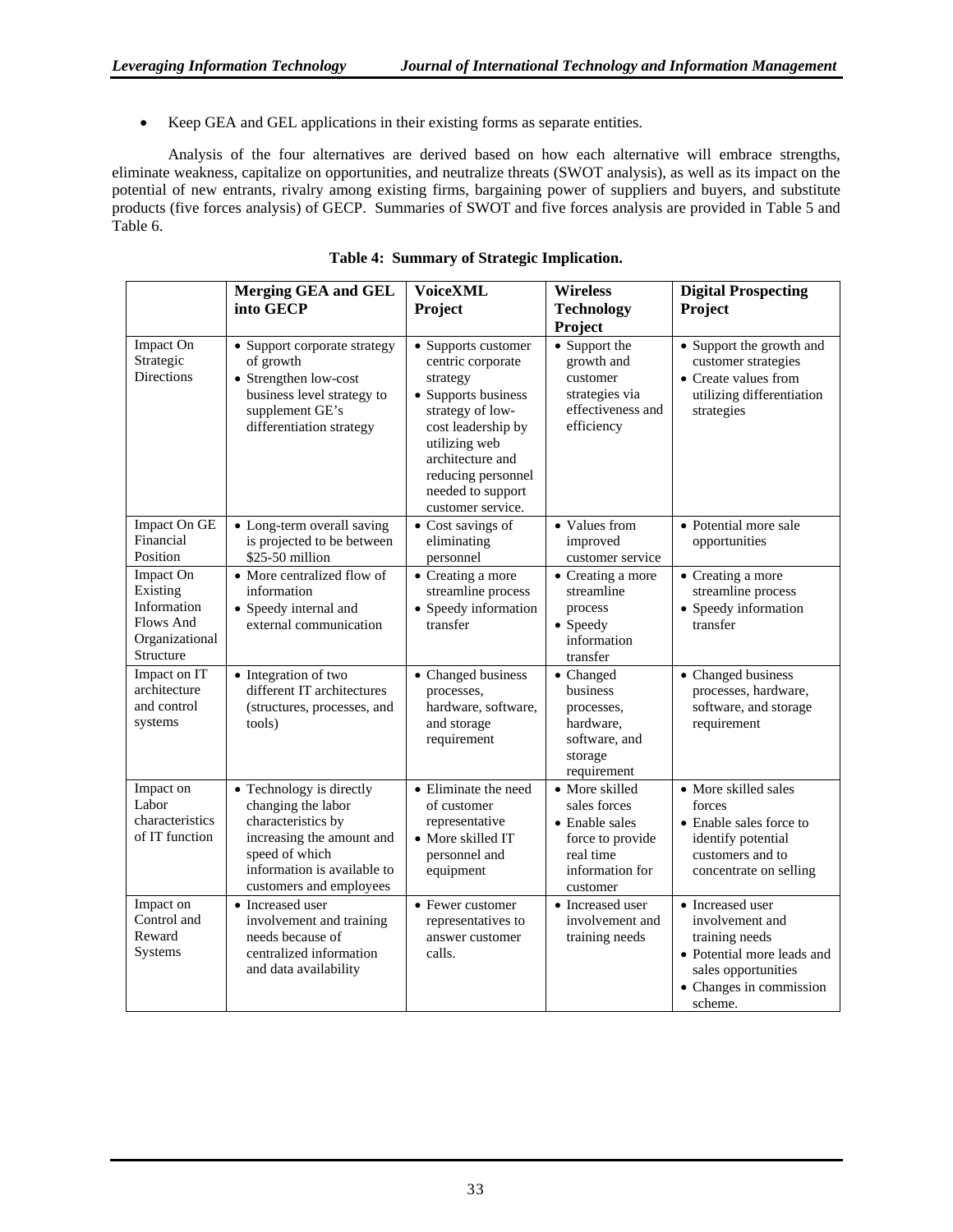| <b>Alternative</b>                                                                                       | <b>Strength</b>                                                                                                                                                                                                                                                                                                                                                                                                                                                                                | <b>Weakness</b>                                                                                                                                                                                                                                                                                                                                                                                                                                     | Opportunity                                                                                                                                                                                                                                                                                                                                                                                                    | <b>Threat</b>                                                                                                                                                                                                                                                                                                                                                                                                                                                        |
|----------------------------------------------------------------------------------------------------------|------------------------------------------------------------------------------------------------------------------------------------------------------------------------------------------------------------------------------------------------------------------------------------------------------------------------------------------------------------------------------------------------------------------------------------------------------------------------------------------------|-----------------------------------------------------------------------------------------------------------------------------------------------------------------------------------------------------------------------------------------------------------------------------------------------------------------------------------------------------------------------------------------------------------------------------------------------------|----------------------------------------------------------------------------------------------------------------------------------------------------------------------------------------------------------------------------------------------------------------------------------------------------------------------------------------------------------------------------------------------------------------|----------------------------------------------------------------------------------------------------------------------------------------------------------------------------------------------------------------------------------------------------------------------------------------------------------------------------------------------------------------------------------------------------------------------------------------------------------------------|
| Full<br>integration of<br>GEL and GEA<br>processes and<br>applications to<br>an commercial<br>ERP suite. | Consolidates and<br>$\bullet$<br>unifies relevant<br>business functions<br>$\bullet$<br>Integrates a broad<br>range of<br>technologies<br>$\bullet$<br>Has new<br>technological<br>foundation to<br>support next<br>generation e-<br>commerce<br>applications<br>Significantly<br>$\bullet$<br>reduces R&D and<br>development costs<br>of an ERP system<br>Utilizes expertise<br>$\bullet$<br>of commercial<br>ERP vendors to<br>free up IT<br>resources for other<br>strategic<br>development | Very expensive up<br>$\bullet$<br>front<br>implementation<br>cost<br>May require<br>$\bullet$<br>significant<br>business process<br>redesign<br>Limited flexibility<br>$\bullet$<br>due to not having<br>customized<br>applications<br>Will lose technical<br>$\bullet$<br>expertise on their<br>system<br>Dependency on<br>$\bullet$<br>supports of<br>vendors and<br>subcontractors                                                               | Improved<br>$\bullet$<br>communications<br>with suppliers and<br>customers due to<br>having a<br>standardized<br>system<br>Expanded<br>$\bullet$<br>customer base due<br>to integration of<br>GEL and GEA<br>Improved<br>$\bullet$<br>customer service<br>from streamlined<br>processes and new<br>technologies<br>Further deepen the<br>$\bullet$<br>technology gap<br>between GECP<br>and its<br>competitors | CECP might<br>$\bullet$<br>face common<br>implementation<br>difficulties and<br>failures as other<br>successful ERP<br>adoption firms<br>Using a<br>$\bullet$<br>commercially<br>available ERP<br>system would<br>make it easier<br>for competitors<br>to replicate<br>It may cause<br>$\bullet$<br>incompatibility<br>issues with<br>current<br>suppliers' or<br>customers'<br>systems who are<br>using<br>applications<br>previously<br>developed by<br>GEL or GEA |
| Full<br>integration of<br>GEL and GEA<br>using all<br>customized<br>applications.                        | Will have<br>$\bullet$<br>expertise of<br>developed system<br>Streamline<br>$\bullet$<br>applications due to<br>not having to<br>include all<br>modules of<br>standard ERP<br>systems<br>• Up front cost will<br>be minimal<br>System will be<br>$\bullet$<br>flexible to needs<br><b>Business</b><br>$\bullet$<br>processes may not<br>need significant<br>redesign<br>compared to<br>implementing a<br>commercial ERP<br>system                                                              | The change of<br>$\bullet$<br>culture for GEA to<br>move from<br>standard to<br>customized<br>applications<br>Longer<br>$\bullet$<br>implementation<br>time<br>Higher R&D and<br>$\bullet$<br>implementation<br>costs<br>Uncertainty of<br>$\bullet$<br>success<br>Untested<br>$\bullet$<br>technologies<br>Inability to move<br>$\bullet$<br>to new<br>technological<br>foundation to<br>support next<br>generation e-<br>commerce<br>applications | The ability to<br>$\bullet$<br>produce a system<br>that will function<br>more efficiently<br>than standard<br>ERPs which<br>streamline<br>business processes<br>to increase<br>customer value<br>More flexible to<br>$\bullet$<br>communicate to<br>customer and<br>supplier systems                                                                                                                           | Incompatibility<br>$\bullet$<br>with current<br>suppliers' or<br>customers'<br>systems that<br>may use a<br>standard ERP<br>system<br>Possible system<br>$\bullet$<br>incompatibility<br>may cause<br>potential<br>customers to go<br>elsewhere and<br>lose market<br>share<br>The lengthy<br>implementation<br>time might open<br>a door for<br>competitors and<br>new entrants to<br>catch up with<br>GECP's<br>technology<br>advantages                           |

|  |  |  |  | Table 5: SWOT Analysis of Alternatives. |
|--|--|--|--|-----------------------------------------|
|--|--|--|--|-----------------------------------------|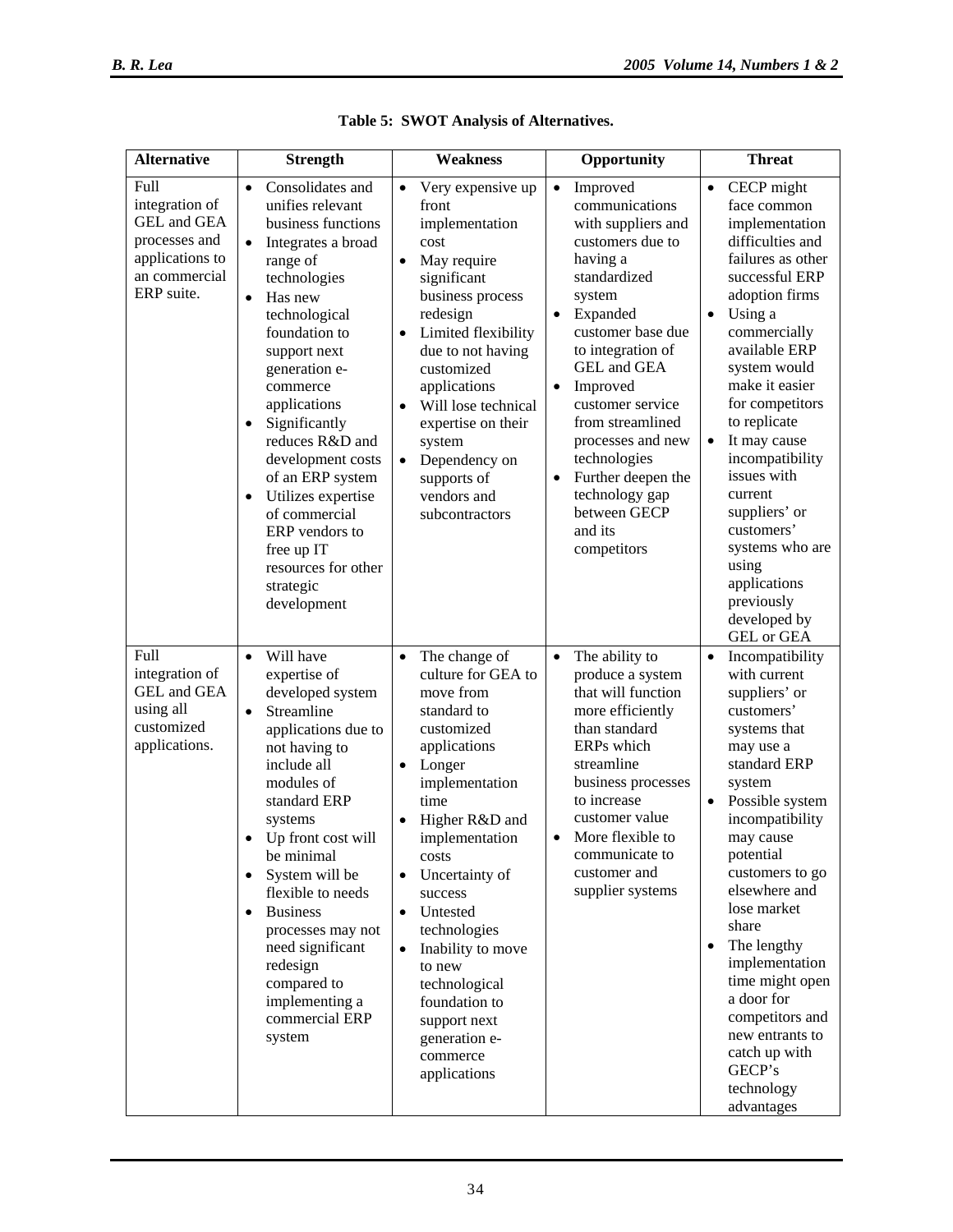| <b>Alternative</b>                                                                                      | <b>Strength</b>                                                                                                                                                                                                                                                                                                                                                                                                          | <b>Weakness</b>                                                                                                                                                                                                                                                                                                                                                                                                                                     | Opportunity                                                                                                                                                                                                                                                                                                    | <b>Threat</b>                                                                                                                                                                                                                                                                                                                                                                                                                                                                                                                                                                                                                                    |
|---------------------------------------------------------------------------------------------------------|--------------------------------------------------------------------------------------------------------------------------------------------------------------------------------------------------------------------------------------------------------------------------------------------------------------------------------------------------------------------------------------------------------------------------|-----------------------------------------------------------------------------------------------------------------------------------------------------------------------------------------------------------------------------------------------------------------------------------------------------------------------------------------------------------------------------------------------------------------------------------------------------|----------------------------------------------------------------------------------------------------------------------------------------------------------------------------------------------------------------------------------------------------------------------------------------------------------------|--------------------------------------------------------------------------------------------------------------------------------------------------------------------------------------------------------------------------------------------------------------------------------------------------------------------------------------------------------------------------------------------------------------------------------------------------------------------------------------------------------------------------------------------------------------------------------------------------------------------------------------------------|
| Modular<br>integration of<br>GEL and GEA<br>for selected<br>processes<br>considered to be<br>strategic. | Will be able to focus<br>$\bullet$<br>on key areas of<br>implementation that<br>are more critical to<br>the business process.<br>Up front cost will<br>$\bullet$<br>not be as significant<br>as implementing a<br>commercial ERP<br>system.<br>Reduced culture<br>$\bullet$<br>shock due to<br>implementing on a<br>micro level rather<br>than being all-<br>encompassing.<br>Prototype testing<br>$\bullet$<br>ability. | Will create<br>$\bullet$<br>redundant<br>business<br>applications while<br>using parallel<br>system.<br>Implementation<br>$\bullet$<br>time for the<br>complete system<br>will be extensive.<br>$\bullet$<br>Likely<br>customization of<br>individual<br>modules that may<br>cause integration<br>problems with<br>others.                                                                                                                          | Modular<br>$\bullet$<br>implementation<br>has a lower risk of<br>causing system-<br>wide downtime<br>that might affect<br>customer<br>satisfaction.<br>It will allow<br>$\bullet$<br>development time<br>for customers and<br>suppliers to adapt<br>to new system<br>requirements.                             | By the time the entire<br>$\bullet$<br>system is implemented<br>it may be outdated to<br>that of customer and<br>supplier systems, as<br>well as current ERP<br>technologies.<br>May loose competitive<br>$\bullet$<br>advantage to rivals that<br>will have already<br>implemented an ERP<br>system and, as a result,<br>lose market share.<br>Processes that are not<br>$\bullet$<br>integrated might<br>become strategically<br>important later. As a<br>result, GECP might<br>lose competitive<br>advantage to<br>competitors that<br>implemented a full<br>integration                                                                      |
| Keep GEA and<br><b>GEL</b><br>applications in<br>their existing<br>form as separate<br>entities.        | No cost of<br>$\bullet$<br>implementation.<br>Expertise in existing<br>$\bullet$<br>technologies.<br>Existing employee<br>$\bullet$<br>buy-in of technology<br>and processes.<br>Employees can stay<br>in psychic prisons<br>with no fear of<br>change.                                                                                                                                                                  | Lack of<br>$\bullet$<br>integration creates<br>the inability for<br>GEA and GEL to<br>focus on their<br>combined<br>customer base as<br>a whole. As a<br>result, customer<br>service and<br>support may be<br>negatively<br>affected.<br>Inability to move<br>$\bullet$<br>to new<br>technological<br>foundation to<br>support next<br>generation e-<br>commerce<br>applications.<br>Redundant<br>$\bullet$<br>business<br>processes will<br>exist. | The ability to<br>$\bullet$<br>retain existing<br>suppliers and<br>customers due to<br>the familiarity<br>with existing<br>systems.<br>Future ERP<br>$\bullet$<br>systems may be<br>developed that<br>will be more<br>easily<br>implemented or<br>more suitable than<br>current systems<br>that are available. | As rival companies,<br>$\bullet$<br>suppliers, and<br>customer technologies<br>evolve to standard<br>ERP system, GECP<br>may encounter<br>difficulty to integrate<br>or communicate with<br>their systems.<br>Rival companies,<br>$\bullet$<br>suppliers, and<br>customers who deal<br>with business<br>processes of both GEL<br>and GEA will need to<br>have systems that are<br>compatible with both<br>systems creating<br>possible redundancies<br>and needs of custom<br>applications.<br>GECP might lose<br>market share to<br>competitors that<br>provide better<br>customer service and<br>products from better<br>integration attempts. |

|  |  | Table 5: SWOT Analysis of Alternatives (continued). |  |
|--|--|-----------------------------------------------------|--|
|  |  |                                                     |  |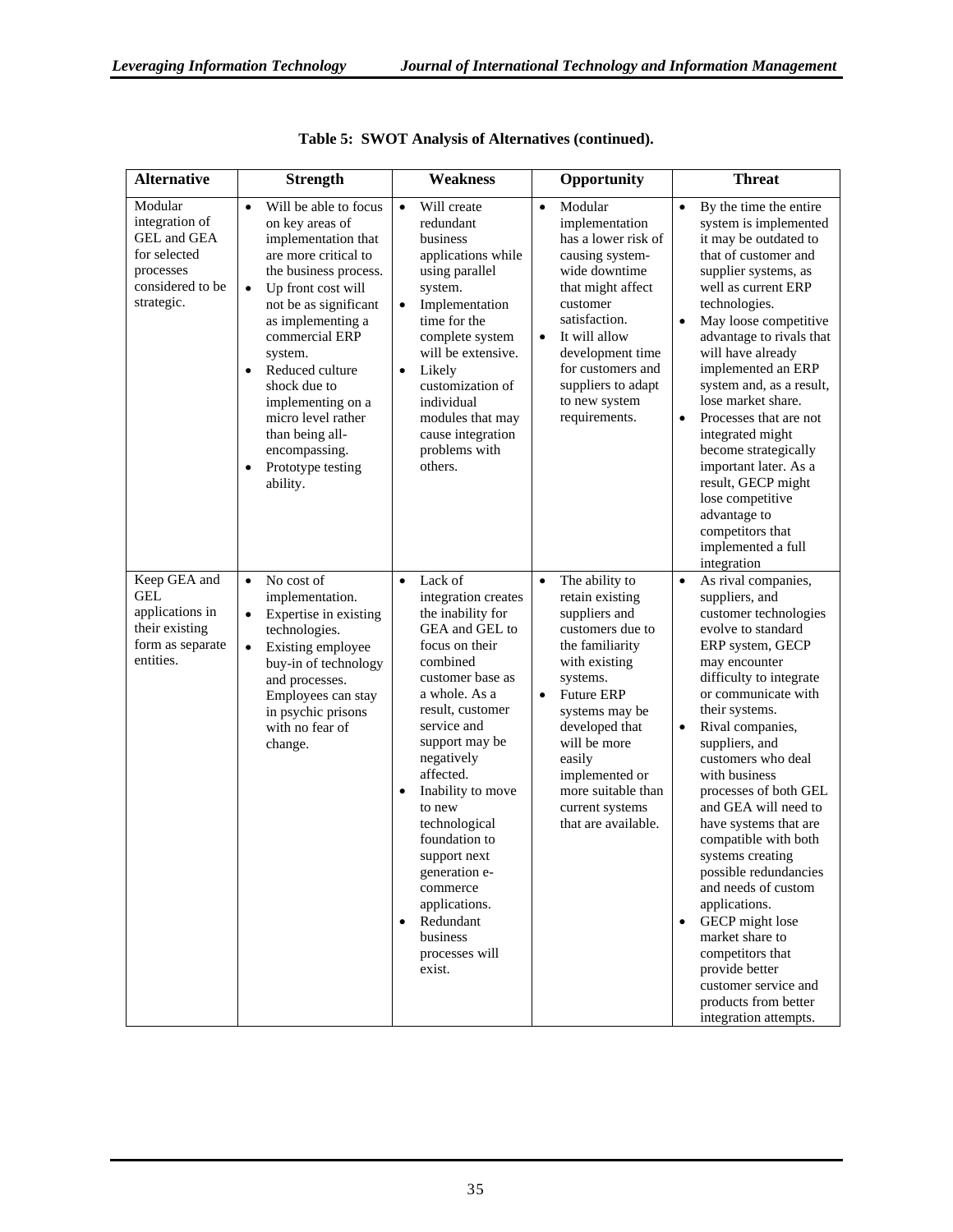| <b>Alter</b><br>nativ<br>es<br>Full<br>integra<br>tion of<br><b>GEL</b>                                              | <b>Potential of</b><br><b>New Entrants</b><br>It will create a high<br>entry barrier due to<br>the up front capital<br>investment of ERP                                                                                                                                                                                        | <b>Rivals Among</b><br><b>Existing Firms</b><br>Although<br>competitors could<br>easily replicate<br>GECP's processes                                                                                                                                                                                         | <b>Bargaining Power</b><br>of Suppliers<br>It would remain low<br>due to GECP's strong<br>influence on suppliers<br>and could become even                                                                                                                                                                                          | <b>Bargaining</b><br>Power of<br><b>Buyers</b><br>Improved<br>customer service<br>from ERP-<br>streamlined                                                                                                                                                                                                                                | <b>Threat of</b><br><b>Substitute</b><br><b>Products</b><br>It will create an<br>even higher barrier<br>for substitute<br>products due to                                                                                                                          |
|----------------------------------------------------------------------------------------------------------------------|---------------------------------------------------------------------------------------------------------------------------------------------------------------------------------------------------------------------------------------------------------------------------------------------------------------------------------|---------------------------------------------------------------------------------------------------------------------------------------------------------------------------------------------------------------------------------------------------------------------------------------------------------------|------------------------------------------------------------------------------------------------------------------------------------------------------------------------------------------------------------------------------------------------------------------------------------------------------------------------------------|-------------------------------------------------------------------------------------------------------------------------------------------------------------------------------------------------------------------------------------------------------------------------------------------------------------------------------------------|--------------------------------------------------------------------------------------------------------------------------------------------------------------------------------------------------------------------------------------------------------------------|
| and<br><b>GEA</b><br>proces<br>ses<br>and<br>applic<br>ations<br>to an<br>ERP.                                       | system. Also<br>included into this<br>is the fact of the<br>current market<br>share of GECP and<br>brand name<br>recognition in its<br>industry.                                                                                                                                                                                | by purchasing a<br>similar ERP<br>system, advantages<br>from early<br>implementation<br>would create a<br>higher barrier<br>among existing<br>firms.                                                                                                                                                          | lower as GECP gains<br>more market share from<br>improved process and<br>customer service due to<br>ERP integration.                                                                                                                                                                                                               | process could<br>offset the high<br>bargaining power<br>of buyers who<br>have many<br>competitors to<br>choose from.                                                                                                                                                                                                                      | streamlined<br>processes,<br>improved customer<br>service, the nature<br>of the product and<br>the market in<br>which it exists.                                                                                                                                   |
| Full<br>integra<br>tion of<br><b>GEL</b><br>and<br><b>GEA</b><br>using<br>all<br>custo<br>mized<br>applic<br>ations. | It will result in a<br>certain degree of<br>entry barrier due to<br>the development of<br>the customized<br>applications that<br>have been<br>previously<br>developed.<br>However, the<br>length of such<br>early development<br>advantage could be<br>offset by the length<br>of development<br>time required by<br>customized | This would also be<br>high because<br>competitors would<br>still have intense<br>competition due to<br>the fact of<br>available<br>technologies that<br>would compete<br>with these<br>customized<br>applications.<br>Competition might<br>become more<br>intense if<br>competitors adopt<br>a commercial ERP | It would remain low<br>because of GECP's<br>strong influence on<br>suppliers. The power of<br>suppliers could become<br>lower as GECP gains<br>more market share from<br>improved process and<br>customer service due to<br>full integration, but it<br>might take longer time<br>than implementing a<br>commercial ERP<br>system. | Due to the fact that<br>there are many<br>competitors to<br>choose from, the<br>bargaining power<br>of buyers will<br>remain high. The<br>power of buyers<br>might be offset<br>when all custom<br>applications are<br>fully implemented<br>and error free,<br>which might take a<br>longer time than<br>implementing a<br>commercial ERP | The length of time<br>needed to<br>implement all<br>customized<br>application could<br>induce threat of<br>substitute products,<br>although the threat<br>is currently very<br>low due to the<br>nature of the<br>product and the<br>market in which it<br>exists. |
|                                                                                                                      | applications.                                                                                                                                                                                                                                                                                                                   | system quickly and<br>successfully.                                                                                                                                                                                                                                                                           |                                                                                                                                                                                                                                                                                                                                    | system.                                                                                                                                                                                                                                                                                                                                   |                                                                                                                                                                                                                                                                    |

|  |  |  |  |  | Table 6: Impact on Five Forces of Alternatives. |
|--|--|--|--|--|-------------------------------------------------|
|--|--|--|--|--|-------------------------------------------------|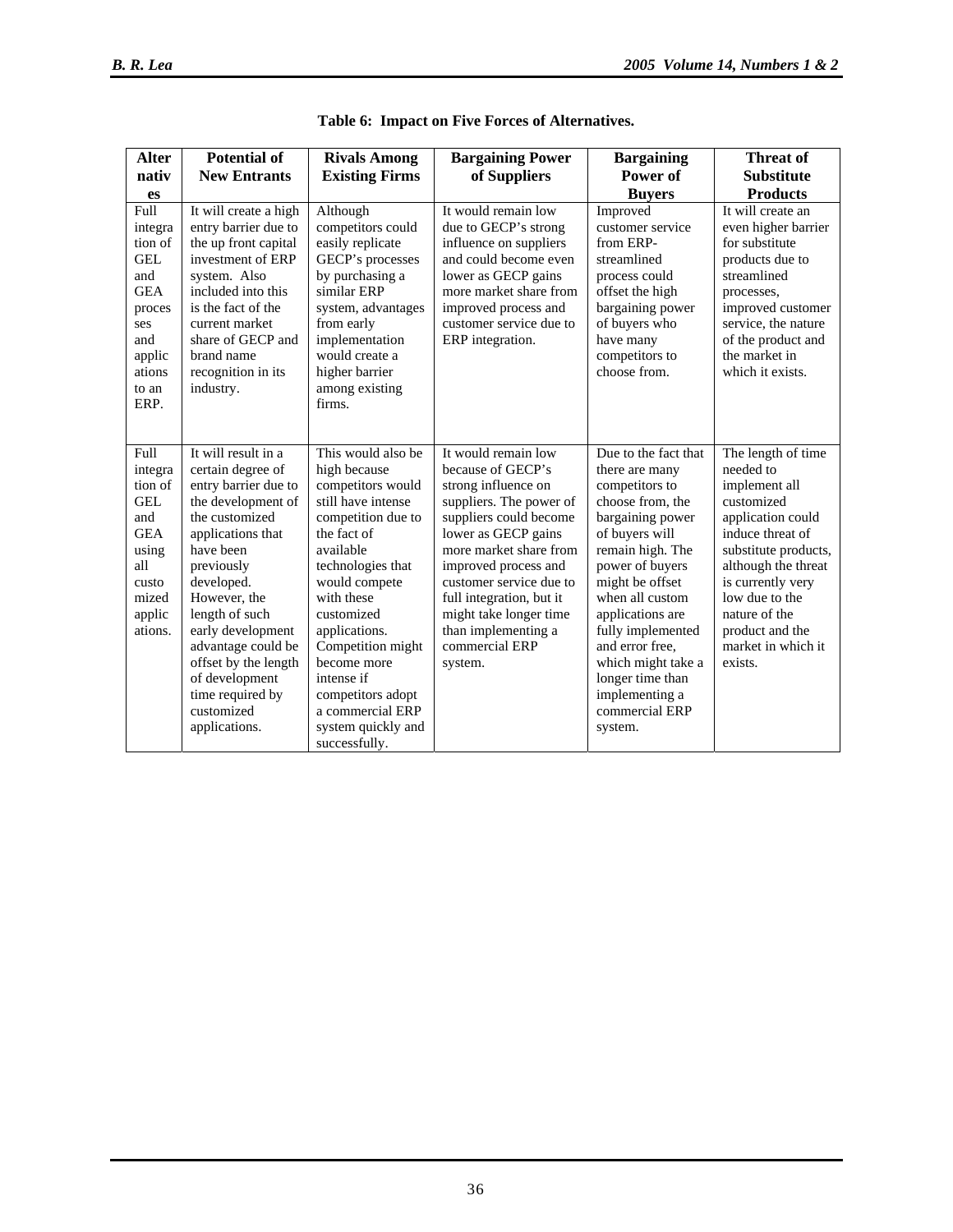| <b>Alternatives</b>                                                                                  | <b>Potential of</b><br><b>New</b><br><b>Entrants</b>                                                                                                                                                                                                             | <b>Rivals Among</b><br><b>Existing Firms</b>                                                                                                                                                                                                                                                | <b>Bargaining Power</b><br>of Suppliers                                                                                                                                                                   | <b>Bargaining Power</b><br>of Buvers                                                                                                                                                                                                                                                        | Threat of<br><b>Substitute</b><br><b>Products</b>                                                                                                                                                                                                                            |
|------------------------------------------------------------------------------------------------------|------------------------------------------------------------------------------------------------------------------------------------------------------------------------------------------------------------------------------------------------------------------|---------------------------------------------------------------------------------------------------------------------------------------------------------------------------------------------------------------------------------------------------------------------------------------------|-----------------------------------------------------------------------------------------------------------------------------------------------------------------------------------------------------------|---------------------------------------------------------------------------------------------------------------------------------------------------------------------------------------------------------------------------------------------------------------------------------------------|------------------------------------------------------------------------------------------------------------------------------------------------------------------------------------------------------------------------------------------------------------------------------|
| Modular<br>integration of GEL<br>and GEA for<br>selected processes<br>considered to be<br>strategic. | Previously<br>developed<br>custom<br>applications<br>may create a<br>lower degree of<br>entry barriers at<br>the beginning,<br>but would<br>eventually be<br>offset by new<br>entrants with<br>more mature<br>and integrated<br>ERP<br>implementation<br>S.      | This would also be<br>high because<br>competitors would<br>still have intense<br>competition due to<br>the fact of available<br>technologies and<br>would become higher<br>if competitors have<br>full integration to<br>streamline all<br>processes and to<br>improve customer<br>service. | Due to GE's strong<br>influence on<br>suppliers currently,<br>suppliers' bargaining<br>power would remain<br>low but could grow<br>higher as more<br>competitors and new<br>entrants become<br>available. | The bargaining power<br>of buyers will remain<br>high due to the fact that<br>there are many<br>competitors to choose<br>from.                                                                                                                                                              | The length of time<br>for custom<br>applications and<br>the lack of full<br>integration could<br>induce threat of<br>substitute<br>products, although<br>the threat is<br>currently very low<br>due to the nature<br>of the product and<br>the market in<br>which it exists. |
| Keep GEA and<br><b>GEL</b> applications<br>in their existing<br>form as separate<br>entities.        | If GE sticks to<br>what they are<br>doing now they<br>will open the<br>way for new<br>entrants.<br>although it is<br>currently tough<br>for new entrants<br>because of the<br>brand name<br>recognition and<br>the market<br>share of GE and<br>its competitors. | This would remain<br>high at the beginning<br>but would become<br>higher and more<br>intense as<br>competitors embrace<br>to new technology<br>and become more<br>integrate than GEA<br>and GEL.                                                                                            | This is currently low<br>because the suppliers<br>would still need to<br>comply with both the<br>customized system of<br>GECP and the<br>standardized system<br>of GEA.                                   | Because there are many<br>competitors to choose<br>from, the bargaining<br>power of buyers will<br>remain high at the<br>beginning and could<br>grow even higher when<br>GECP's competitors<br>catch up with GECP's<br>technologies or new<br>entrants enter the<br>market at a later time. | If GE sticks to<br>what they are<br>doing now they<br>will open the way<br>for substitute<br>products, although<br>the threat of<br>substitute products<br>is currently very<br>low due to the<br>nature of the<br>product and the<br>market in which it<br>exists.          |

|  | Table 6: Impact on Five Forces of Alternatives (continued). |  |
|--|-------------------------------------------------------------|--|
|  |                                                             |  |

Furthermore, there are three key variables that have to be accounted for in selecting an integration alternative: time, resources, and people. This is due to the profit margin being at such a low level that any inefficient allocation of time, resource, or people will have a direct impact on the bottom line.

#### **RECOMMENDATIONS FOR ALTERNATIVES SELECTION**

Based on the analysis that has been performed during the development of this report, it is recommended that a full-scale commercial ERP system implementation alternative would encompass the needed business processes, and it has outweighed the other alternatives because of several key reasons. One is that the implementation time is expected to be shorter than that of developing, testing, and deploying its own customized ERP applications, which will affect the cost of training and as well as other implementation costs. Another advantage of full integration using a commercial ERP system is that it would significantly reduce the R&D and development costs needed for developing a customized ERP system or selected processes. With utilization of expertise from commercial ERP vendors, IT resources could be freed up for other strategic development.

Although full integration to a commercial ERP suite has expensive up front implementation cost, and limited flexibility in application customization compared to the other three alternatives, it also creates a higher entry barrier for new entrants due to the up front capital investment of a commercial ERP system, lowers competition among rival firms through a deepened technology gap between GECP and its competitors, decreases the bargaining powers of suppliers and buyers through more streamlined processes and improved customer service due to ERP integration, and the reduces threat of substitute products when taken into consideration of the current market share, brand name reorganization, and technology advantages of GECP in this industry.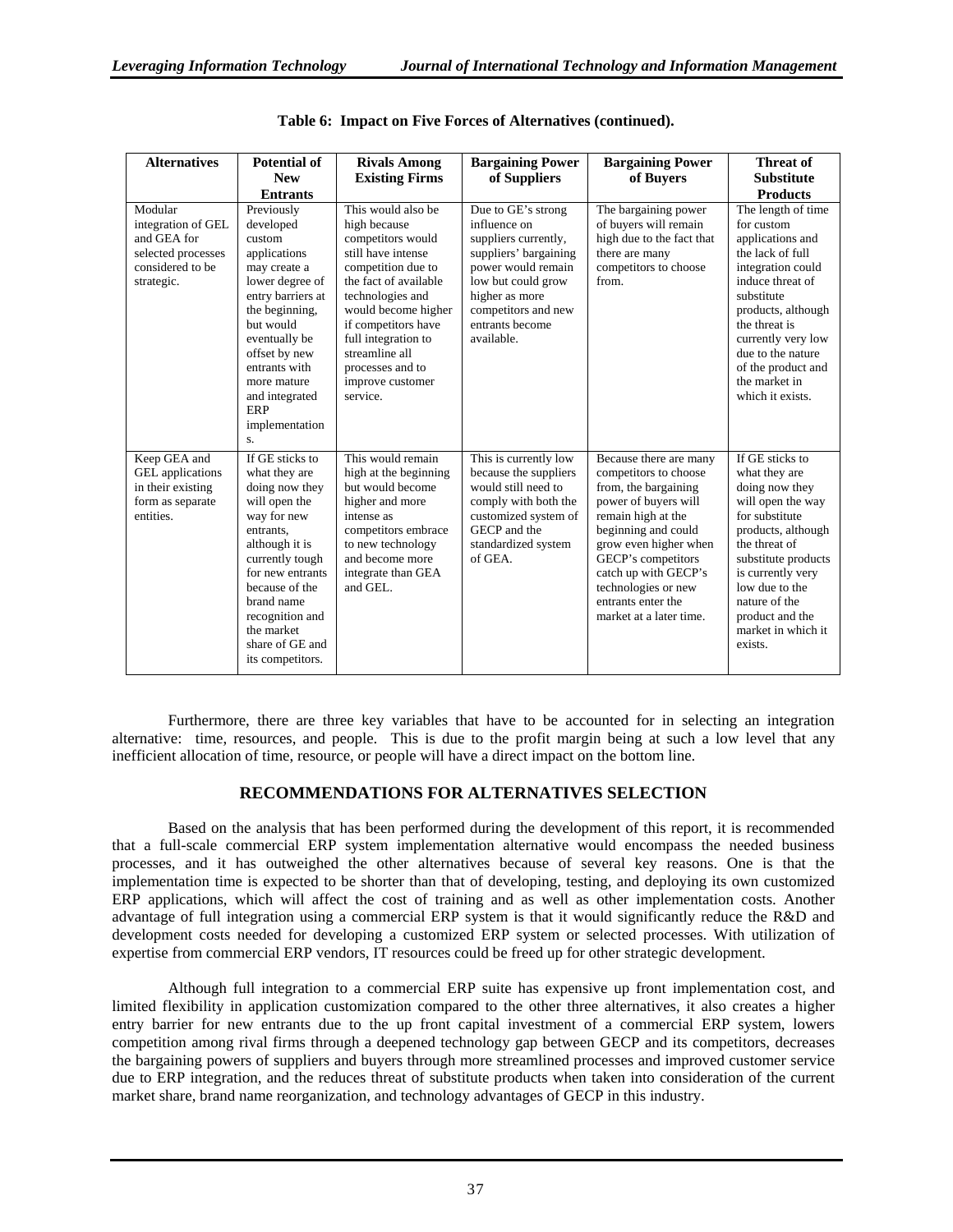Furthermore, this recommendation is derived to support GECP's strategy of future growth and differentiation due to the fact that it will consolidate and unify relevant business functions effectively and efficiently within a limited time, integrate a broader range of technologies, improve communication with suppliers and customers by using a standardized ERP system, and provide a new technological foundation to support next generation e-commerce applications. As a result, the full integration of adopting a commercial ERP system will support GE's mission by improving performance in customer service and the way employees perform their jobs, playing offensively to embrace speed and excellence, and embracing changes to achieve global focus.

Competition led corporations to strive for technological and managerial innovation (Thurow, 1986, p.139). GE's philosophy of staying on the leading edge of technology, along with having optimal process improvement tools available, has established the company as a benchmark for most companies, as well as its subsidiaries, in relation to IT projects and implementation. GECP as well as its parent company GE are examples of how a large company could operate and integrate effectively and efficiently to gain competitive advantages from utilizing various information technologies. As illustrated in this study, several IT projects, such as VoiceXML, wireless technology, and digital prospecting, being implemented enable greater knowledge sharing and movement between previously independent GEL and GEA, result in a smoother merging process into GECP, and provide a streamlined approach to business integration using current technologies, such as adopting a commercial ERP system, as well as preparing for future technologies in order to gain competitive advantages.

#### **ACKNOWLEDGEMENT**

The author is most grateful for help in data collection from many GECP personnel and Mr. Mark Foltz who was conducting his co-op with GECP during the case development stage. The author is also grateful to anonymous reviewers for their constructive comments on the earlier versions of this manuscript. Their suggestions improved the presentation of the paper significantly.

#### **REFERENCES**

Anonymous (2002a). GE Joins Appliances and Lights. *Appliance Manufacturer* 50(10), 14.

- Anonymous (2002b). How GE restructured to Become More Than the Sum of its Parts. *Strategic Direction* 18(9), 11 -14.
- Collins, J., Porras, J. (1991). Organizational Vision and Visionary Organizations. *California Management Review*, 34(1), 30- 49.
- Edelheit, L. (1998). GE's R&D Strategy: Be Vital, *Research Technology Management*, March/April, 41(2), 2127.
- Fulmer, R., Gibbs, P., Goldsmith, M.(2000). *MIT Sloan Management Review*, 42(1), 49-59.
- GE 2001 Annual Report, http://www.ge.com/annual01/index.html
- Kalakota, R., Robinson, M. (2001). e-Business 2.0 Roadmap for Success. 2<sup>nd</sup> edition. London: Addison-Wesley.
- Lynn, G., Mazzuca, M., Morone, J., Paulson, A. (1998). Learning Is the Critical Success Factor in Developing Truly New Products. *Research Technology Management* 41(3), 45 – 51.
- Miles, R., Coleman, H., Creed, W. (1995). Keys to Success In Corporate Redesign, *California Management Review* 37(3), 128-145.
- Morone, J. (2003). Technology and Competitive Advantage The role of General Management, *Research Technology Management*, March/April, 32(2), 16-25.